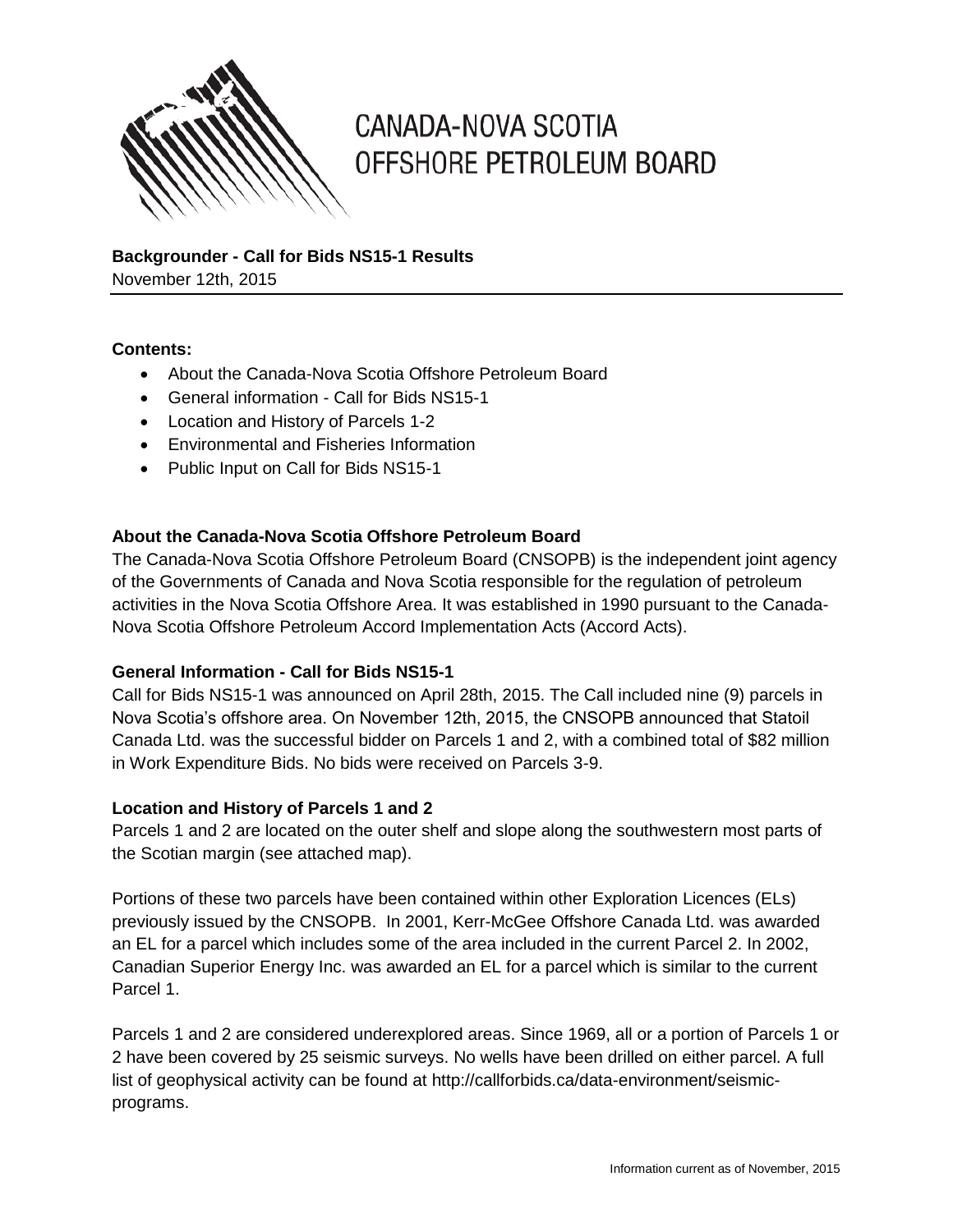

# **CANADA-NOVA SCOTIA** OFFSHORE PETROLEUM BOARD

The CNSOPB's intention to issue a Call for Bids in 2015 in the general area that includes Parcels 1 and 2 has been publicly known since 2012. Annually, the CNSOPB posts on its website, and communicates widely, its rolling three year Call for Bids Forecast areas. Since 2012, this forecast has identified this general area as one in which the CNSOPB would be undertaking additional geological review, and would be posting at least one parcel in its 2015 Call for Bids.

The Call for Bids Forecast Areas is updated annually and is posted on the CNSOPB's website at: [http://www.cnsopb.ns.ca/lands-management/Call-for-Bids-Forecast-Areas.](http://www.cnsopb.ns.ca/lands-management/Call-for-Bids-Forecast-Areas)

### **Environmental and Fisheries Information**

Safety and environmental protection are paramount to the CNSOPB. The issuance of an EL does not permit any company to conduct activity offshore. Such activity would be subject to a separate application process, and the explicit authorization to conduct such activities would only be granted after the CNSOPB had satisfied itself that the proposed program could be conducted safely, and that it is unlikely to cause significant adverse environmental effects.

The CNSOPB is aware that Parcel 1 is adjacent to Georges Bank and Parcel 2 is in close proximity. Georges Bank has been identified by both governments as an important area for fishing and a moratorium on oil and gas activity has been put in place. The CNSOPB maintains the right to deny authorizations for work if a proponent is not able to demonstrate that work can be done safely, and in an environmentally-conscious manner.

The CNSOPB conducted a Strategic Environmental Assessment (SEA) in 2013/14 on the Western Scotian Shelf and Slope which includes the lands contained in Parcels 1 and 2. This SEA explored potential effects of exploration activities drawing on existing knowledge and literature, recommended mitigation and planning considerations, and discussed data gaps and uncertainties. The focus of this SEA was impacts on Species of Status, Special Areas and fisheries. The SEA did highlight the potential need for additional or alternative mitigation measures on a case by case basis at the Project level. For a full list of mitigation that may be required, the SEA can be found on the CNSOPB's website at: [http://www.cnsopb.ns.ca/sites/default/files/pdfs/seareport\\_phase3b\\_apr\\_22\\_2014.pdf](http://www.cnsopb.ns.ca/sites/default/files/pdfs/seareport_phase3b_apr_22_2014.pdf)

The SEA concluded that, assuming adherence to applicable standards and regulations and the implementation of mitigation and monitoring as recommended, the issuance of exploration rights within the study area is not expected to result in unacceptable adverse environmental effects such that populations of species of special status or integrity of special areas would be